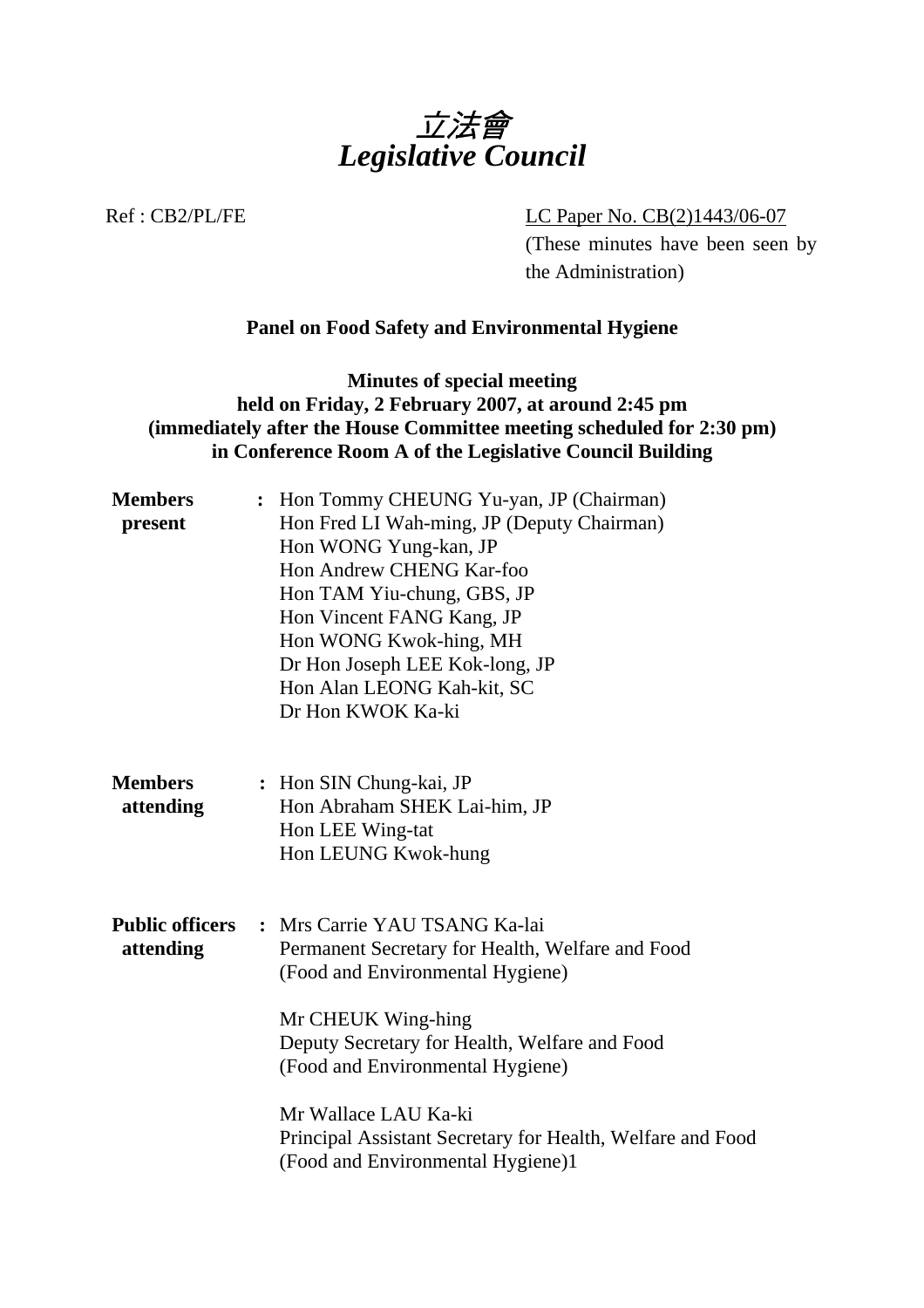| invitation                    | Mr Eddy CHAN Yuk-tak<br>Director of Food and Environmental Hygiene<br>Food and Environmental Hygiene Department<br>Dr MAK Sin-ping<br>Controller, Centre for Food Safety<br>Food and Environmental Hygiene Department<br>Mr TAM Yiu-keung<br>Assistant Commissioner (Intelligence and Investigation)<br><b>Customs and Excise Department</b><br><b>Attendance by : PARKnSHOP</b> |
|-------------------------------|----------------------------------------------------------------------------------------------------------------------------------------------------------------------------------------------------------------------------------------------------------------------------------------------------------------------------------------------------------------------------------|
|                               | Mr Philippe GIARD<br><b>Managing Director</b><br>PARKnSHOP<br>Ms Teresa PANG<br><b>Corporate Communications Manager</b><br>A S Watson Group                                                                                                                                                                                                                                      |
|                               | <b>Wellcome Supermarket</b><br>Mr Allen HO<br>Food Safety/Quality Assurance Director<br><b>Wellcome Supermarket</b><br>Ms Diane CHIU<br><b>Marketing Director</b><br><b>Wellcome Supermarket</b>                                                                                                                                                                                 |
| <b>Clerk</b> in<br>attendance | : Miss Flora TAI<br>Chief Council Secretary (2)2                                                                                                                                                                                                                                                                                                                                 |
| <b>Staff</b> in<br>attendance | : Ms Alice LEUNG<br>Senior Council Secretary (2)1<br>Ms Anna CHEUNG<br>Legislative Assistant (2)2                                                                                                                                                                                                                                                                                |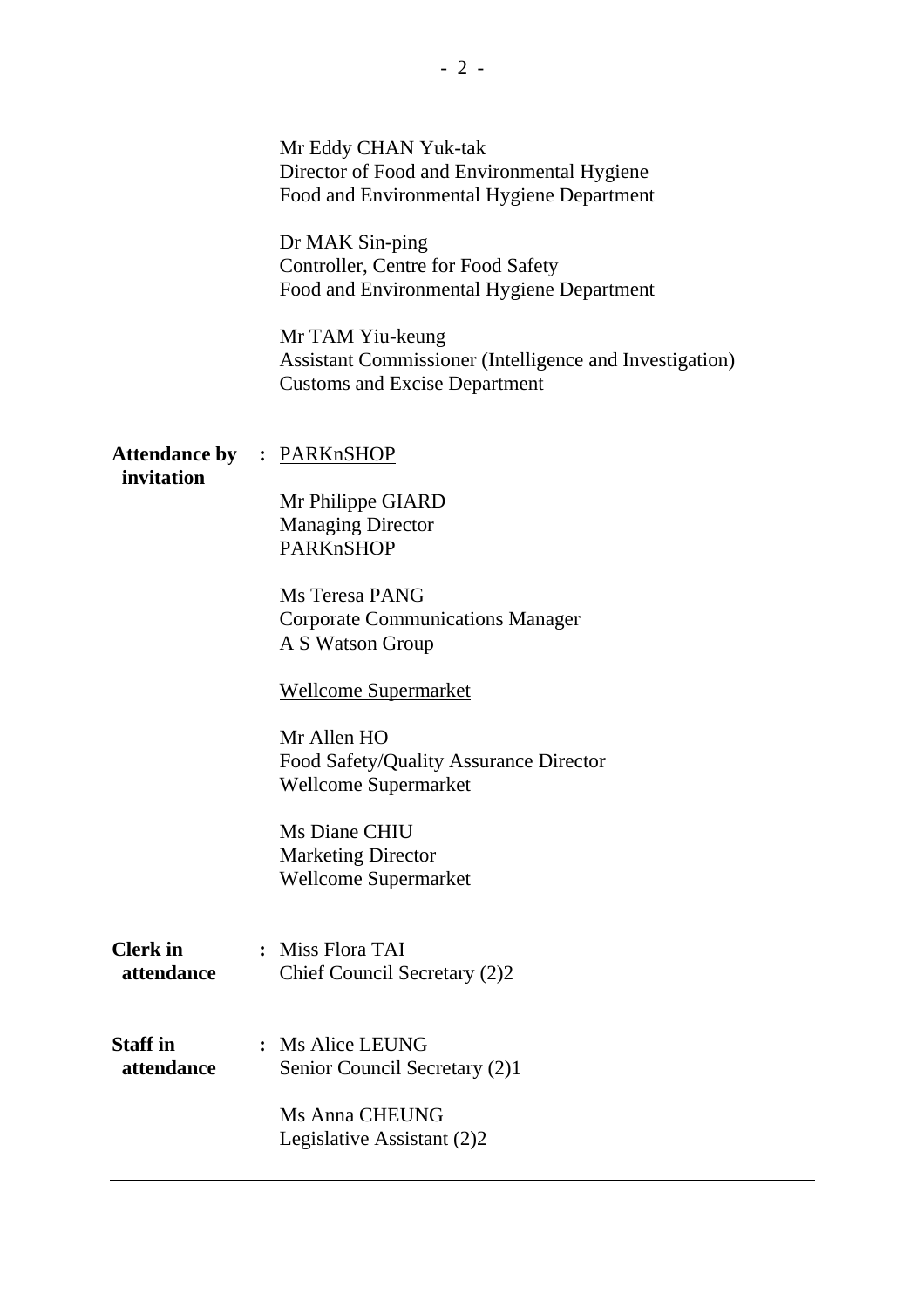# **I. Food safety incidents associated with the sale of oilfish as codfish**

# Presentation by the Administration

Permanent Secretary for Health, Welfare and Food (Food and Environmental Hygiene) (PS(FEH)) briefly presented the Administration's paper on "Food safety incident relating to the sale of oilfish as cod fish" [LC Paper No. CB(2) 1006/06- 07(01)]. She pointed out that, while oilfish was banned in Japan and Italy, most of the other countries, including the United States, Canada, the United Kingdom and Australia, only issued advisories on the potential risks in consuming oilfish and to remind the trade to label oilfish correctly. PS(FEH) informed members that, after making public the incident of the sale of oilfish as cod fish on 23 January 2007, the Centre for Food Safety (CFS) had a meeting with the representatives of the trade including importers, wholesalers, retailers and caterers. At the meeting, a consensus was reached that the trade agreed to suspend import and sale of oilfish and to stop using oilfish for catering purpose. The trade also undertook to verify that its stock was cod fish before offering it for sale and to destroy its remaining oilfish stock. PS(FEH) said that, to prevent recurrence of confusion about the names of fish products, CFS and the trade would review the labels and names of cod fish and oilfish products.

2. As regards enforcement actions taken by the Administration, PS(FEH) advised that CFS and the Customs and Excise Department (C&ED) were following up the cases. CFS was studying whether the retailers had breached any food-related provisions under the Public Health and Municipal Services Ordinance (Cap. 132). C&ED was seeking legal advice from the Department of Justice (DoJ) on whether the trade descriptions on the oilfish labels constituted false trade descriptions under the Trade Descriptions Ordinance (Cap. 362).

3. On the future legislative plan to prohibit sale of unsafe food, PS(FEH) said that the Administration proposed to introduce a new legislation to empower the Administration to make an order to prohibit the sale of a particular food item in circumstances where the distribution and sale of that particular food item in the local market was prejudicial or posed a potential risk to public health. She said that the order would apply to importers, distributors and retailers.

# Papers noted by the Panel members

- 4. Members noted that the following papers had been issued to members
	- (a) Government press release dated 23 January 2007 on "Fish products should be sold with clear labels" [LC Paper No. CB(2)1006/06-07(02)];
	- (b) Food Alerts issued by CFS on 23 January 2007 on "Complaints of oily diarrhoea after consuming certain types of marine fish" [LC Paper No.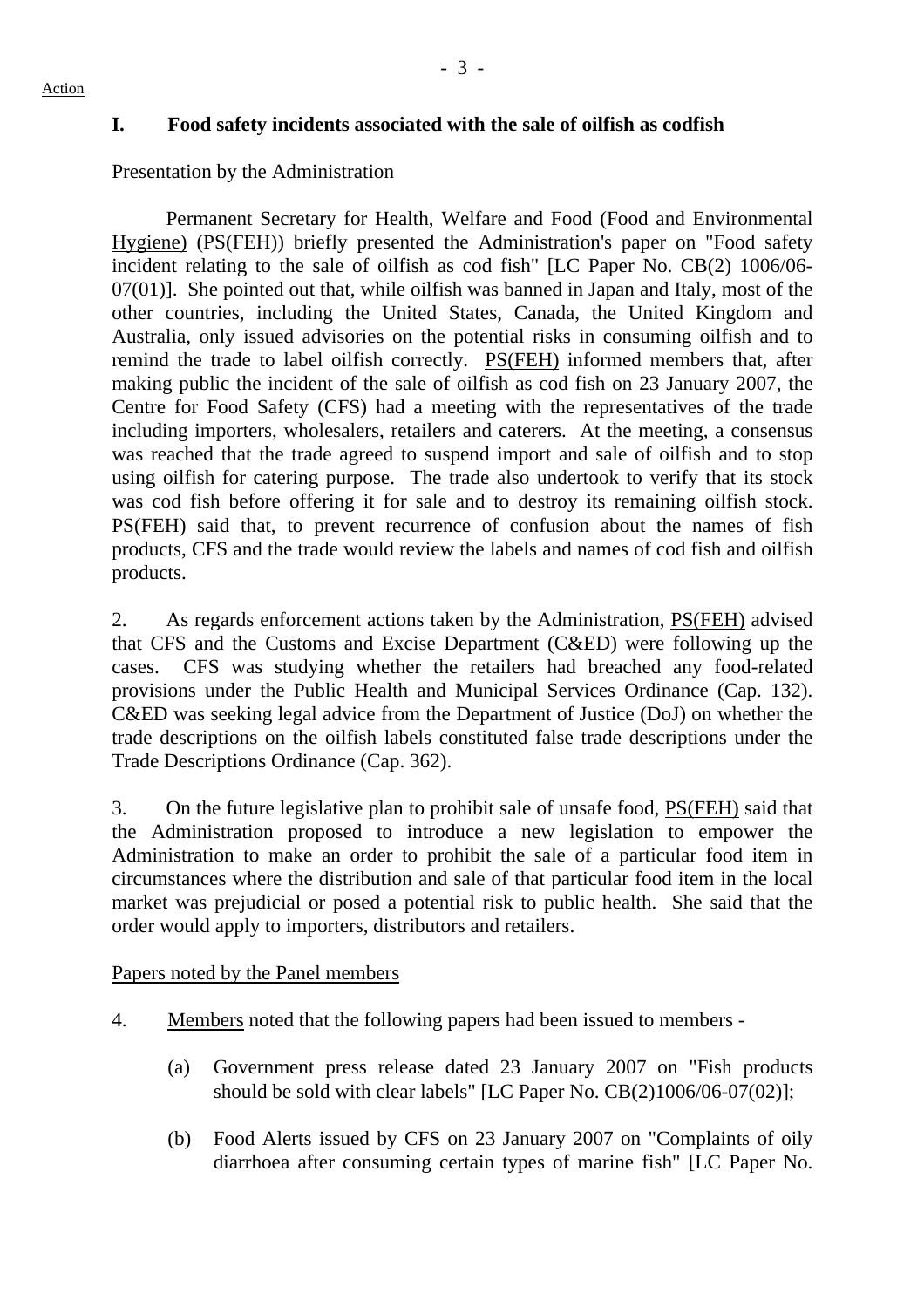CB(2)1006/06-07(03)];

- (c) The Administration's response to issues raised by Mr WONG Yung-kan [LC Paper No. CB(2)1006/06-07(04)];
- (d) List of questions raised by Mr WONG Yung-kan [LC Paper No. CB(2)1006/06-07(05)]; and
- (e) List of questions raised by Mr Fred LI Wah-ming [LC Paper No. CB(2)1016/06-07(01)].

### Views of PARKnSHOP and Wellcome Supermarket

5. Mr Philippe GIARD presented the views of PARKnSHOP as detailed in its submission [LC Paper No. CB(2) 1006/06-07(06)]. He said that PARKnSHOP offered its apology to the public for the inconvenience caused by the oilfish incident. Mr GIARD further said that, in the lack of a standard practice in the fish industry to name oilfish, they followed the product name of "cod fish" as stated on the health certificate which was issued by the country of origin and provided by their supplier. He stressed that the issue was not about food hygiene but mis-identification of species and that there was an urgent need for clear guidelines to bring consistency to facilitate the trade in the area of species identification. Referring to attachment 5 to PARKnSHOP's submission, Mr GIARD informed members that they had taken the initiative to start creating a database on frozen fish products including information on class names, existing common names in the market, recommended common names and scientific names and photos of fish products.

6. Ms Diane CHIU presented the views of Wellcome Supermarket (Wellcome) as set out in its submission [LC Paper No. CB(2) 1016/06-07(02)]. She said that Wellcome regretted the occurrence of the oilfish incident and that Wellcome did not knowingly label oilfish as cod fish. She further said that Wellcome had not received any customer complaints related to oilfish prior to CFS's public announcement of the incident on 23 January 2007. After CFS's public announcement, they had carried out a comprehensive check on the labels of raw seafood products in their supermarket chain stores. On 31 January 2007, they realised that oilfish sushi and sashimi products were sold and labelled under one of its common names "snowfish" in two of their stores. They had already removed the products from sale. Ms CHIU informed members that they were conducting a comprehensive review of their food safety and labelling processes and seeking advice from experts on fish species identification.

# Sale of oilfish labelled as cod fish at PARKnSHOP and Wellcome Supermarket

7. Dr KWOK Ka-ki said that, according to a survey on the consumption of oilfish conducted by the European Union countries, about 50% of consumers suffered from oily diarrhoea after consuming oilfish and about 80% had the symptoms of serious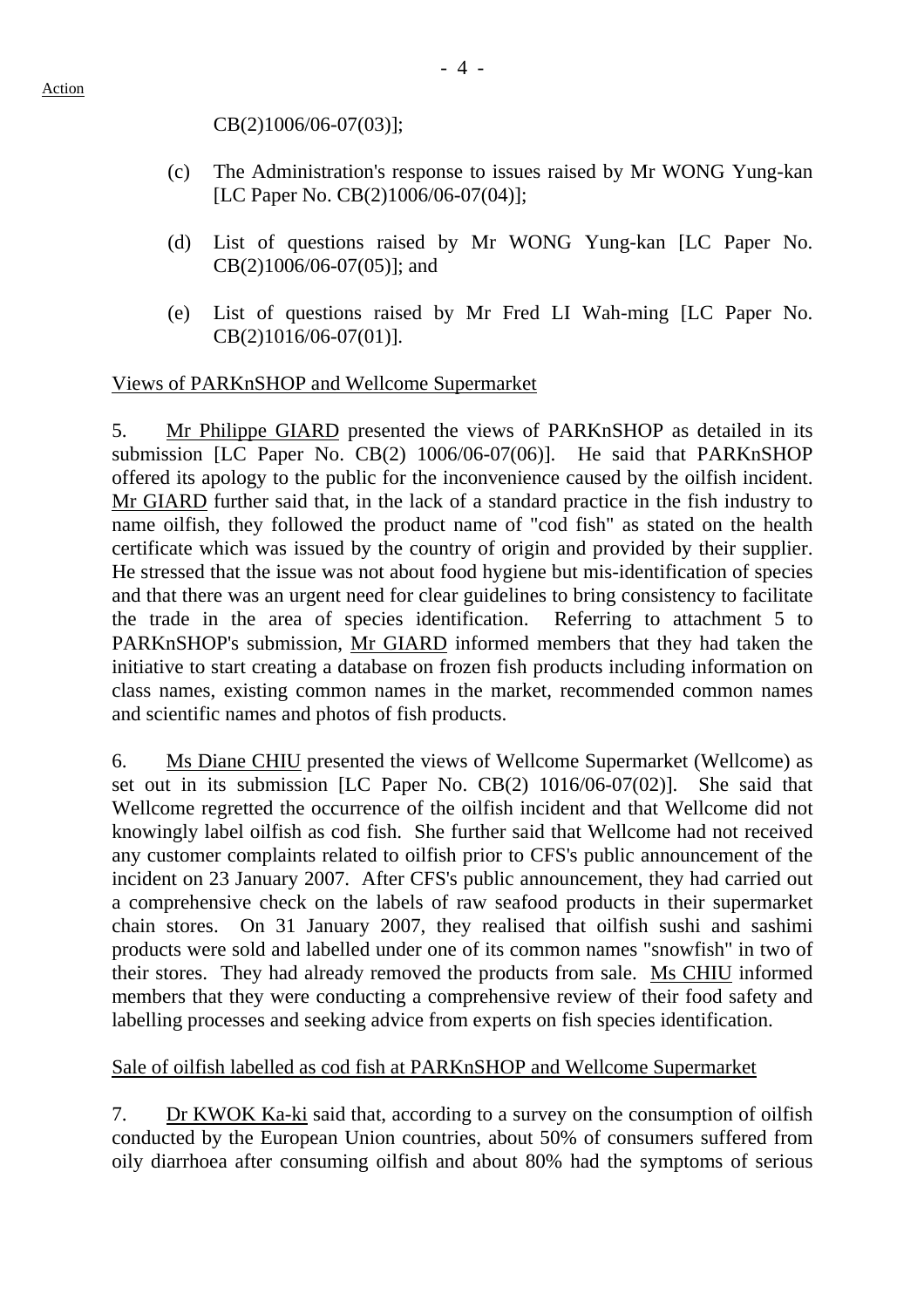Action

oily diarrhoea. He commented that the oilfish incident had undermined the public's confidence in the supermarket chain stores and revealed the deficiencies of CFS's regulatory power in handling food incidents. He enquired if PARKnSHOP and Wellcome would be prosecuted.

8. Mr WONG Kwok-hing said that, according to the Administration's information provided in the table of the different international practices on controlling oilfish, only two overseas countries - Japan and Italy - banned oilfish. He wondered if the information provided would be used to support the Administration's decision not instituting prosecution against PARKnSHOP and Wellcome.

9. In response to the comments of Dr KWOK and Mr WONG, PS(FEH) pointed out that, as stated in paragraph 5(c) and (d) of the Administration's paper, CFS and C&ED were following up the cases relating to the labelling of oilfish as cod fish for sale at the two supermarket chain stores concerned. She reiterated that CFS was studying whether the retailers had breached food-related provisions under the Public Health and Municipal Services Ordinance and that C&ED was seeking legal advice form DoJ on whether the trade descriptions on the oilfish labels had contravened the provision under the Trade Descriptions Ordinance. PS(FEH) said that, if the advice of DoJ was affirmative, C&ED would immediately initiate investigation and, should there be sufficient evidence, those responsible would be prosecuted.

10. The Deputy Chairman said that there were newspapers reports that the initial findings of the Indonesian authorities suggested that a staff of a government laboratory in Indonesia was told by a Hong Kong importer that Hong Kong people took oilfish as cod fish and put the name of cod fish in the health certificate accordingly. He asked whether the Administration would follow up with the Indonesian authorities and investigate whether any company or individual had breached the laws of Hong Kong.

11. Mr TAM Yiu-ching expressed concern about the newspapers reports on the alleged improper act of a Hong Kong importer who told a staff of a government laboratory in Indonesia to put the name of cod fish in the health certificate. He considered that the Administration should follow up the case with the Indonesian authorities and look into whether there was contravention of the Hong Kong laws.

12. PS(FEH) responded that CFS had received the initial report from the Indonesian authorities and the findings of the investigation revealed that the name "cod fish" was printed on the health certificate at the request of the importer. She said that the Administration was following up the report and would see if there was sufficient evidence to substantiate that any company or individual had breached the laws of Hong Kong.

13. Mr Andrew CHENG said that he could not agree with the views of PARKnSHOP that the oilfish food incident was not an issue of food hygiene but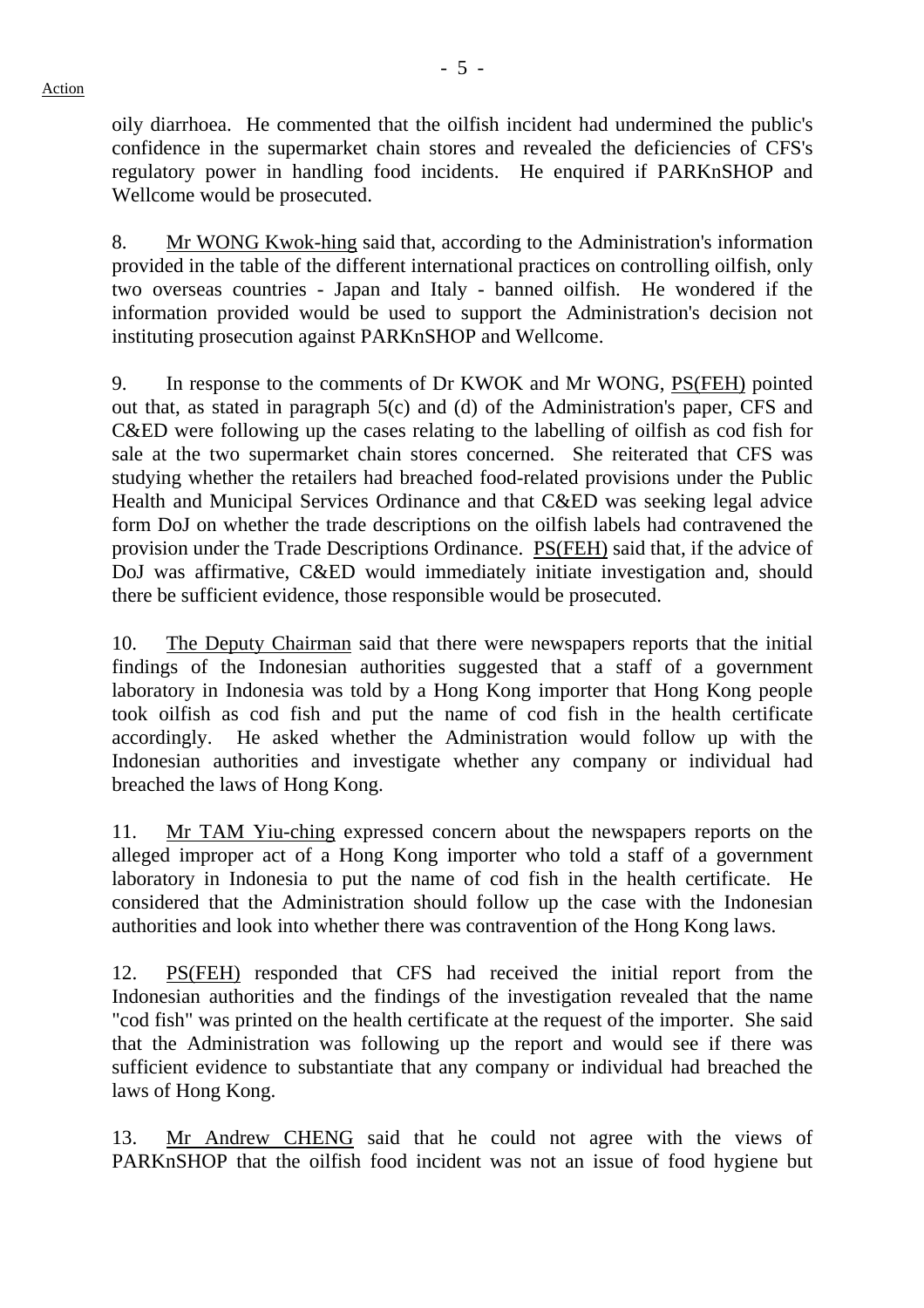rather a mis-identification of fish species. He commented that it was not rare to read newspapers reports that food items were still being sold at supermarket chain stores after expiry of the "use-by" or "best before" dates. He doubted if PARKnSHOP and Wellcome had any sense of "corporate conscience" in operating their business.

14. Responding to Mr CHENG's comments, Mr Philippe GIARD of PARKnSHOP said that PARKnSHOP was a responsible retailer. They reacted responsively by apologising to the public and refunding the consumers. He reiterated that they acted on the information available at the time and oilfish incident was not a food hygiene issue but rather a mis-identification of species. With regard to the comment on the sale of food items that had passed their expiry dates, Mr GIARD said that PARKnSHOP had procedures for checking the "use-by" or "best before" dates of food items and food items that had passed their "use-by" or "best before" dates would be disposed of.

15. Ms Diane CHIU of Wellcome said that food safety was their top priority and that further improvement in food safety in Hong Kong would require the commitment and collaboration of all local and overseas stakeholders in the food industry.

16. Mr LI Wing-tat criticised that the Administration did not handle the oilfish incident seriously and merely conducted a routine investigation about the cases. He said that facts would not be uncovered if the Administration did not adopt a special approach to investigate the occurrence of the incident.

17. PS(FEH) stressed that the Administration took the cases seriously and several relevant departments, including DoJ, CFS and C&ED, were involved in following up the cases.

18. Mr LI Wing-tat said that he doubted very much about PARKnSHOP's claim that it had no intention of deceiving consumers and that it did not knowingly label oilfish as cod fish. He opined that different fish species could be easily identified by their genus or species names. Mr LI questioned how PARKnSHOP could convince the public that they did not intentionally deceive consumers and whether it would disclose the information on the purchase price of cod fish and oilfish to support its claim.

19. Mr LEUNG Kwok-hung commented that PARKnSHOP's staff responsible for buying fish products should be able to differentiate between oilfish and cod fish simply by the difference in price. He wondered if PARKnSHOP would provide all relevant minutes and sales records of oilfish to the Legislative Council (LegCo) to support its claim that it did not knowingly label oilfish as cod fish for sale at its chain stores.

20. In response, Mr Philippe GIARD of PARKnSHOP said that they had absolutely no intention of deceiving customers and acted according to information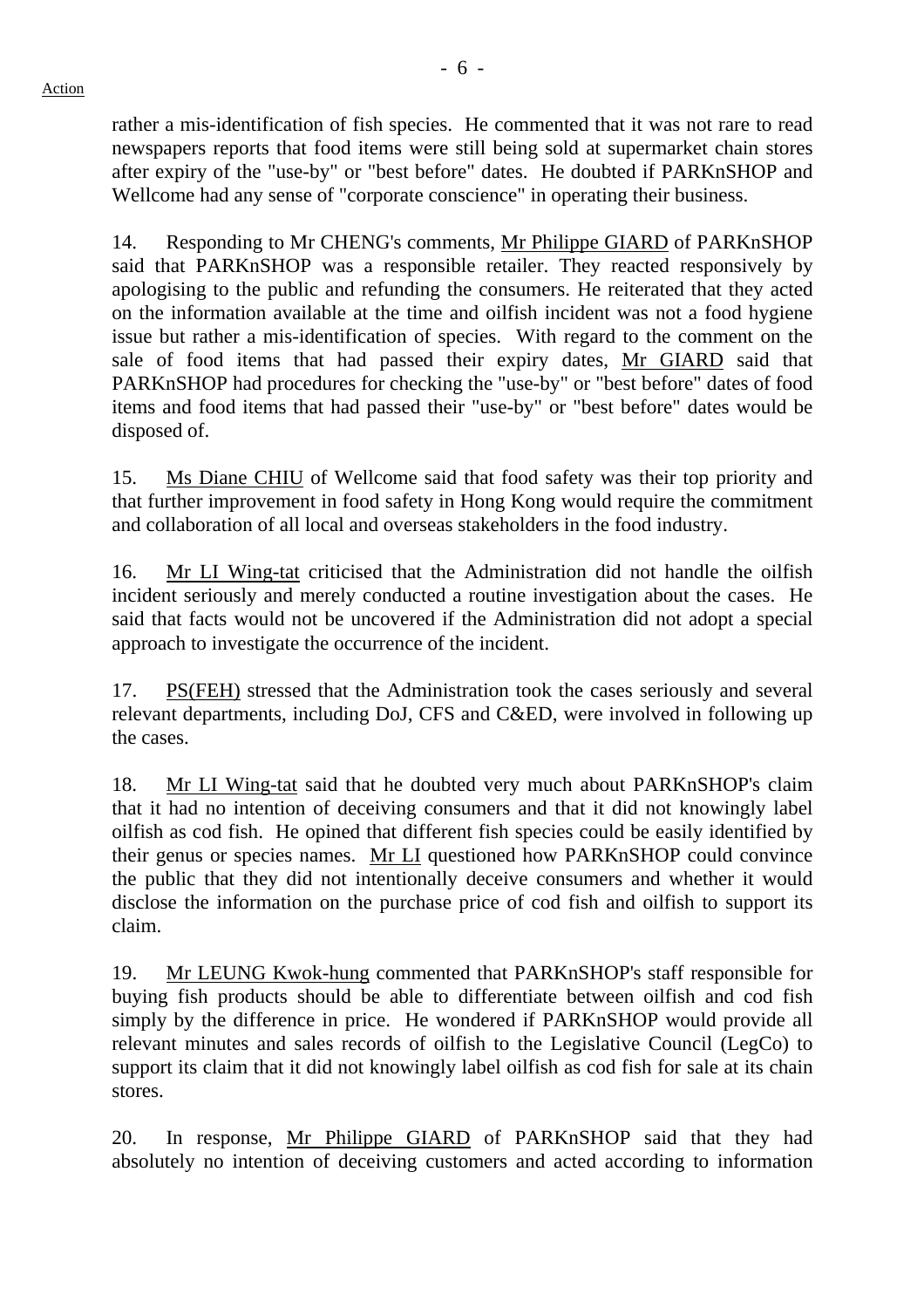available at the time. When they were advised by the Food and Environmental Hygiene Department (FEHD) that the fish product in question should actually be called oilfish, they revised the fish product name to show "cod fish (oilfish)" on the label of the food product. He reiterated that the incident was mis-identification of fish species. Mr GIARD further said that the sale of oilfish by PARKnSHOP only represented about 10% to 20% of the sales of oilfish imported into Hong Kong and that the profit for selling oilfish was the same as the other types of fish products.

21. Mr TAM Yiu-chung said that the district offices of the Democratic Alliance for Betterment and Progress of Hong Kong (DAB) had received many enquiries and complaints about consumption of oilfish purchased from PARKnSHOP. He asked if DAB should refer all enquires and complaints to PARKnSHOP for follow up or to ask the complainants to contact PARKnSHOP directly.

22. Mr Philippe GIARD of PARKnSHOP said that consumers were advised to contact PARKnSHOP directly regarding their claims for compensation. All the claims for compensation would be handled on a case-by-case basis.

23. Mr WONG Yung-kan sought clarification from the Administration on whether the Mainland authorities had been notified of the oilfish incident and whether the importers, PARKnSHOP or Wellcome sold any oilfish products to the Mainland.

24. PS(FEH) confirmed that the Administration had already notified the relevant Mainland authorities in Beijing of the incident. As regards the information on the sale of oilfish to the Mainland, she said that the Administration would liaise with the importers to seek information in this respect.

25. Mr Philippe GIARD of PARKnSHOP informed members that PARKnSHOP supermarket chain stores in Hong Kong and in the Mainland were operated under different management. Responding to the Chairman's enquiry, Ms Teresa PANG of PARKnSHOP said that they would inform PARKnSHOP supermarket chain stores operated in the Mainland of the oilfish incident.

26. Responding to Mr WONG's enquiry, Ms Diane CHIU of Wellcome said that Wellcome did not operate any supermarket chain stores in the Mainland.

27. Mr Abraham SHEK said that, as said earlier by the representative of PARKnSHOP, PARKnSHOP's sales of oilfish only represented about 10% to 20% of the market of oilfish in Hong Kong. In view of this, he said that he was worried about the distribution of the remaining 80% of imported oilfish and considered that information in this regard should be sought from importers. Mr SHEK wondered why the representatives of the importers of oilfish were not invited to the Panel's meeting. He asked whether the Administration had put in place any measures to regulate the importers and whether the importers should be held responsible for the occurrence of the oilfish incident.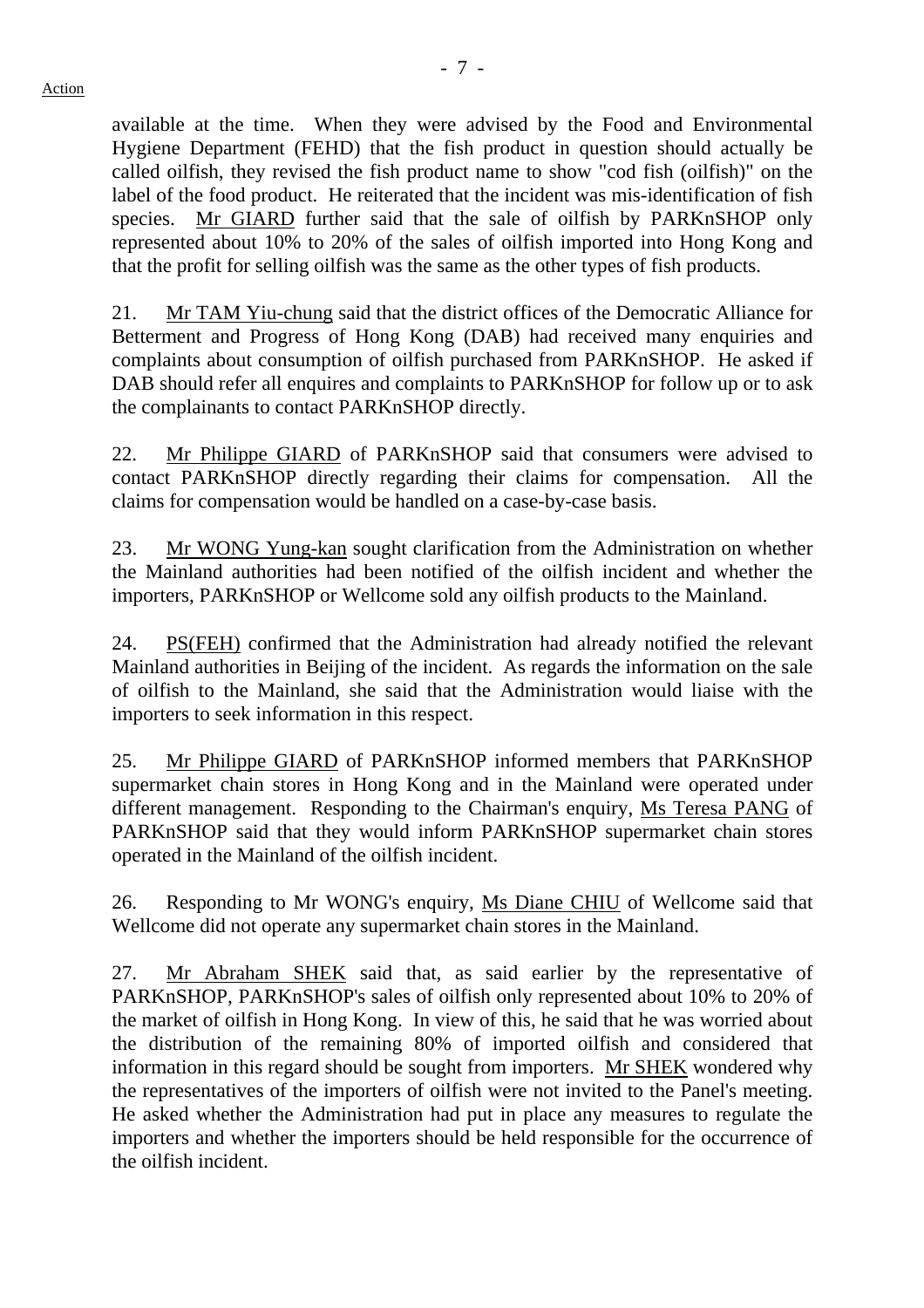28. Regarding Mr SHEK's enquiry, the Chairman clarified that the representatives of PARKnSHOP and Wellcome were invited to the Panel' meeting upon the request of the Panel members.

29. PS(FEH) reiterated that CFS had a meeting with the representatives of the trade including the importers, wholesalers, retailers and caterers and a consensus was reached at the meeting that the trade agreed to suspend import and sale of oilfish and to stop using oilfish for catering purpose. The trade also undertook to verify that their inventories were cod fish before offering them for sale and to destroy their remaining oilfish stock. She stressed that CFS and C&ED would step up their efforts to conduct joint inspection of retailing outlets.

30. Director of Food and Environmental Hygiene (DFEH) supplemented that, under the existing legislation, importers were not required to apply for permits before importing live fish and frozen fish products to Hong Kong. In the light of this, it was rather difficult for FEHD to get hold of all the relevant information on imported fish products such as types, volume and distribution of fish products. He added that, despite of this, FEHD had already asked the importers concerned to provide information on the distribution of imported oilfish and would continue to follow up on this matter.

31. The Deputy Chairman said that, according to the Administration's paper, CFS had received complaints from the public about oily diarrhoea conditions after consuming oilfish labelled as cod fish since the middle of 2006, but concluded that the fish product in question was actually oilfish instead of cod fish only in November 2006. He asked whether the Administration had contacted other supermarket chain stores in Hong Kong in respect of the sale of oilfish during this period.

32. Controller of the Centre for Food Safety (Controller/CFS) responded that all the complaint cases received in 2006 were associated with the purchase of fish product labelled as cod fish at PARKnSHOP supermarket chain stores. However, since the public announcement of the food incident on 23 January 2007, CFS had received about 700 complaints and enquiries from public about the purchase and consumption of oilfish. There were also other retailers and supermarket chain stores involved in these cases.

33. The Deputy Chairman enquired PARKnSHOP whether the batch of oilfish with its name shown on the health certificate as "frozen cod fillet" was all imported from Indonesia.

34. Mr Philippe GIARD of PARKnSHOP said that most of their supply of oilfish was from Indonesia. However, in November 2006, they also purchased a small volume of oilfish imported from Taiwan and the fish product was labelled as "oilfish".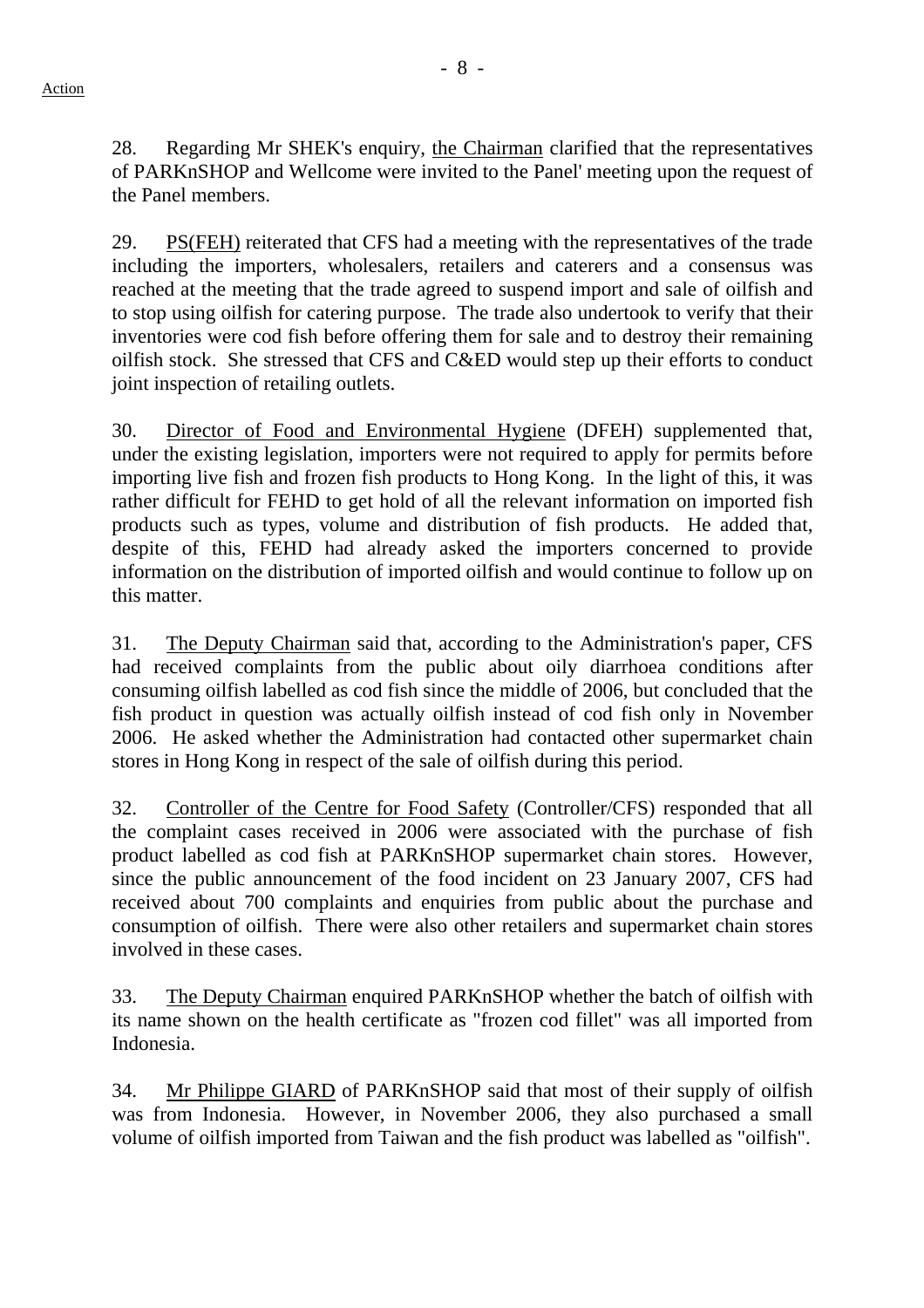Action

Quality assurance and food-safety monitoring systems at PARKnSHOP and Wellcome Supermarket

35. The Deputy Chairman said that, as PARKnSHOP and Wellcome were the two largest supermarket chain stores in Hong Kong, their explanations that it was due to mis-identification of fish species and unknowingly labelling the fish products according to the information provided in the health certificates were totally unacceptable. He asked if PARKnSHOP and Wellcome had employed any staff with specialist knowledge in fish products.

36. Mr Philippe GIARD of PARKnSHOP responded that, should they have sufficient information at the time, they could do better. He said that, when they first started to sell the fish product in question - oilfish in early 2006, they followed the product name of "cod fish" stated on the health certificate issued by the country of origin. Mr GIARD added that they did not have any staff with specialist knowledge to identify the fish species at the time.

37. Mr Allen HO of Wellcome said that they did not have any staff with expert knowledge in fish products but they were seeking advice and assistance from the relevant experts in local universities to make improvement in this respect. Responding to the Chairman's enquiry on the name of "snowfish", Mr HO said that "snowfish" was a common name used by the trade so they followed the trade's practice to name the oilfish sushi and sashimi as "snowfish".

38. In view of the responses of PARKnSHOP and Wellcome, Mr TAM Yiu-chung asked whether PARKnSHOP and Wellcome would have any plan to recruit staff with expert knowledge in this respect with a view to restoring the public's confidence.

39. Mr Philippe GIARD of PARKnSHOP said that they had three fish product buyers and would enhance their knowledge in fish products and that PARKnSHOP had a quality assurance control mechanism in place to ensure food safety throughout the whole food chain. Ms Teresa PANG of PARKnSHOP supplemented that they had a team of around 20 staff responsible for monitoring food quality of various food items including fresh food items. If consumers were not satisfied with the quality of food items purchased at their chain stores, they could get refund or exchange for other products.

40. Ms Diane CHIU of Wellcome said that food safety was their top priority and, to enhance their food safety control, Wellcome appointed Mr Allen HO, as their Food Safety/Quality Assurance Director last year. She further said that Wellcome had a quality satisfaction guarantee policy and customers could get refund or product exchange if they had any doubt about the quality of products they purchased at Wellcome supermarket chain stores.

41. Dr Joseph LEE expressed disappointment with the responses of the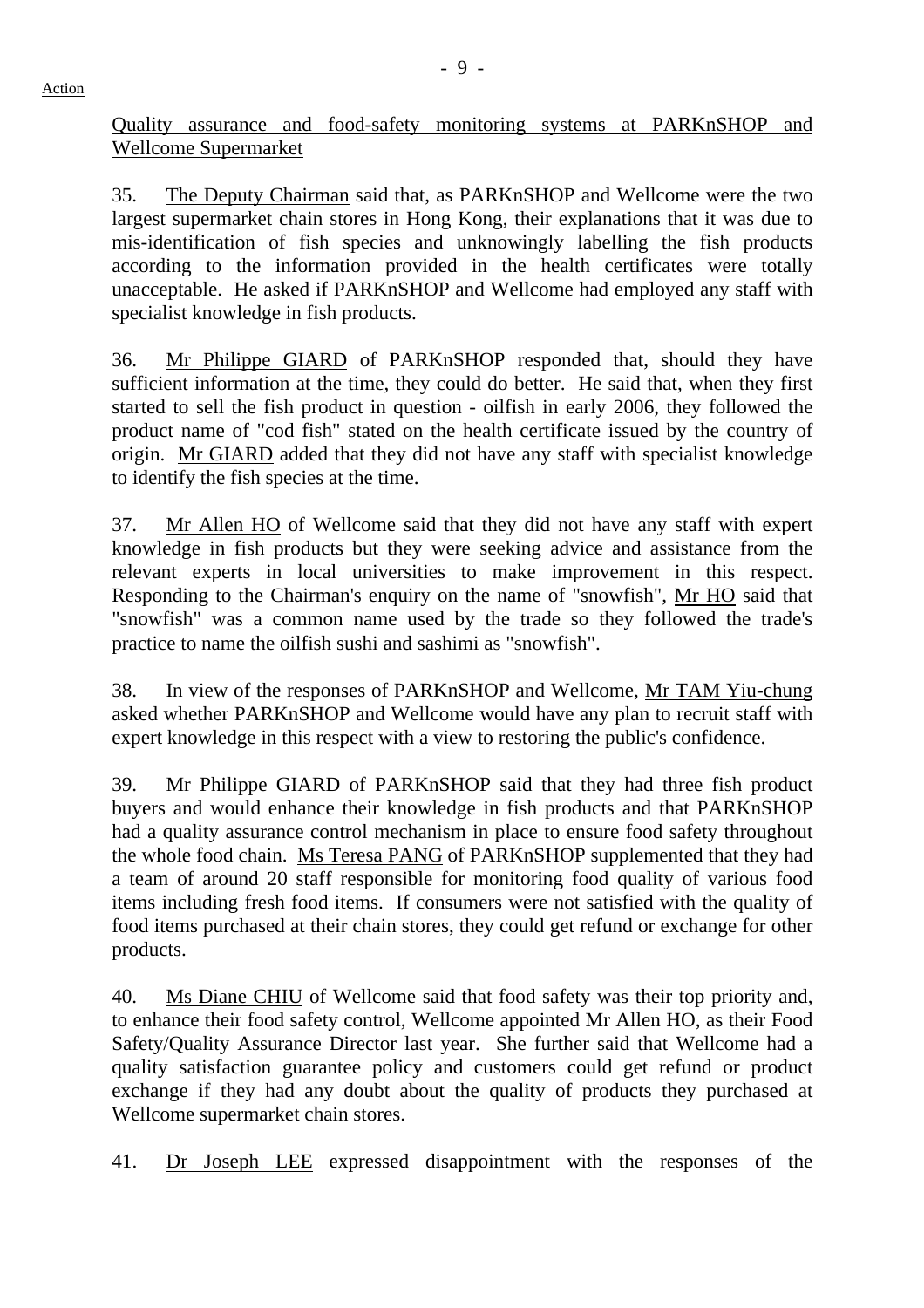representatives of PARKnSHOP and Wellcome and commented that they could not prevent the occurrence of the incident even if they had a large team of staff responsible for food control. In his view, principal factor taken into consideration on determining the effectiveness of the quality assurance mechanism was that the food products were wholesome and fit for human consumption. He asked whether PARKnSHOP and Wellcome had implemented any food-safety monitoring system to ensure that food products on sale in their chain stores were safe for human consumption.

42. Mr Philippe GIARD of PARKnSHOP said that they had a quality assurance system in place and had a team of 20 staff responsible for such work. The staff would conduct food testing and analysis before putting the product on sale in the stores and monitor the food items available for sale on a daily basis.

43. Mr Allen HO of Wellcome said that Wellcome had a monitoring and control system and all relevant documents of food items would be checked to ensure that no food-related provisions of the laws of Hong Kong had been breached. They also conducted random inspection and testing after putting the food items on sale at chain stores.

44. Referring to the attachment to PARKnSHOP's submission on fish classification, Mr WONG Yung-kan commented that the list as set out in the attachment was not comprehensive. He questioned why other types of fish were not shown in the list. The Chairman also asked whether the initiative on creating a database on fish classification had been completed and implemented; and if not, when it would be implemented.

45. Mr Philippe GIARD of PARKnSHOP explained that the list shown in the attachment 5 to their submission was only a sample of a category of cod fish. PARKnSHOP started the initiative of creating a database on fish classification after the occurrence of the oilfish incident and, once completed, would submit the database to FEHD, Agriculture, Fisheries and Conservation Department for verification.

The Administration's follow-up actions

46. Dr KWOK Ka-ki said that CFS had received over 10 complaints from the public about oily diarrhoea after consuming food labelled as "cod fish" or "cod fish steak" since the middle of 2006. In November 2006, CFS found out that the fish species of the fish product in question was identified as "Ruvettus pretiosus", which was the scientific name of oilfish. He questioned why it had taken so long for CFS to make public the incident. The Deputy Chairman shared similar views with Dr KWOK.

47. DFEH explained that, at the initial stage of investigation, CFS could not identify the cause for oily diarrhoea and the connection amongst the cases. CFS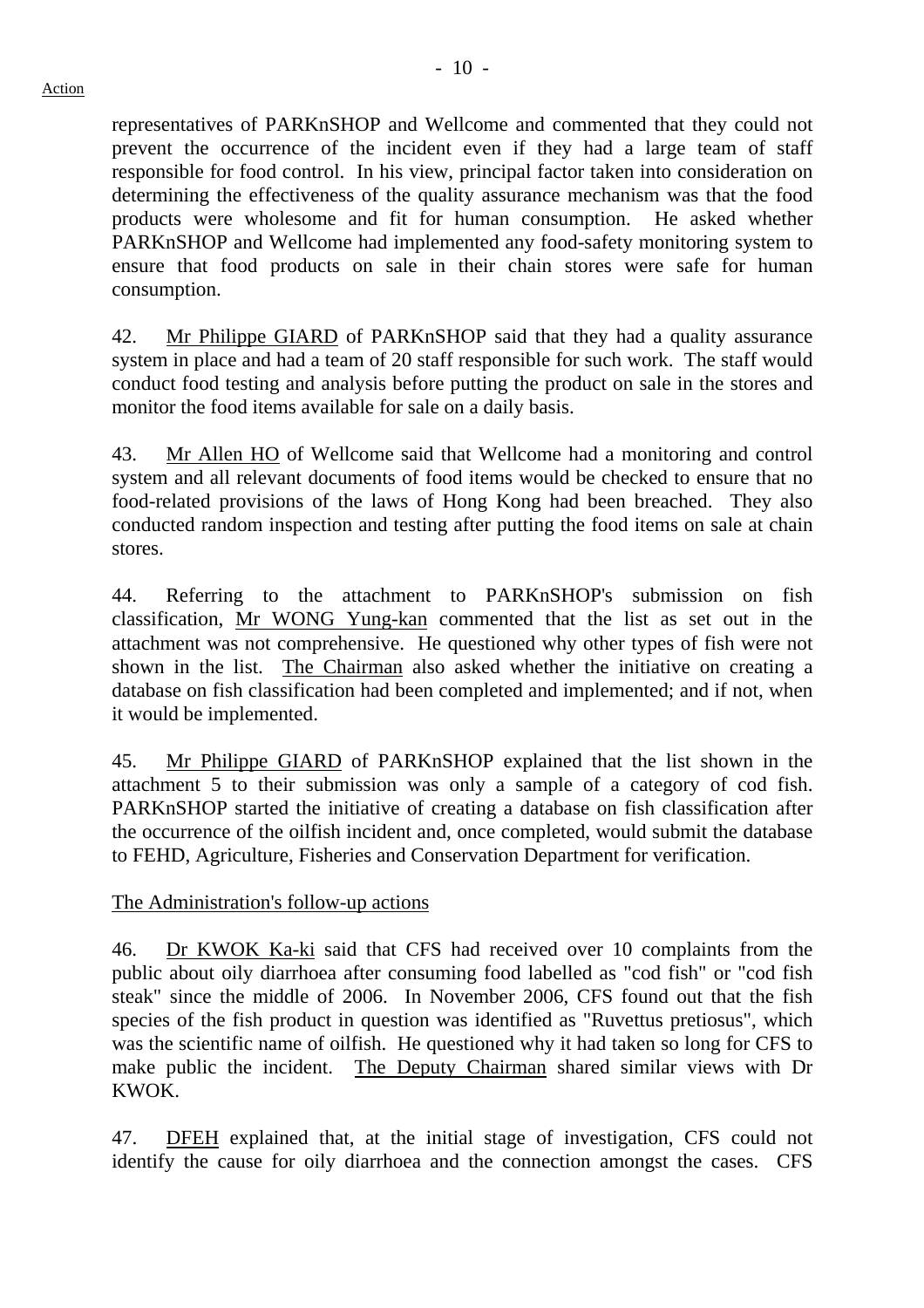began to focus on the relationship between the fish product in question and oily diarrhoea in November 2006. At the request of CFS, PARKnSHOP provided a health certificate issued by the Indonesian authority that listed the fish product in question as "frozen cod fish steaks" and identified the fish species as "Ruvettus pretiosus", which was the scientific name of oilfish. DFEH said that the staff of CFS was also confused by the names of the fish product provided in the health certificate. In the meantime, CFS was informed by PARKnSHOP that they would post notices at its retail outlets to inform customers that consuming the concerned products might cause only diarrhoea in some people and CFS considered such initiative useful in providing more information to consumers. DFEH further said that they would conduct an internal review on the handling of the oilfish complaints and look into ways to enhance handling of similar cases in future.

48. Controller/CFS supplemented that, since the middle of 2006, CFS had started to receive complaints from the public about oily diarrhoea conditions after consuming fish products labelled as "cod fish" or "cod fish steak". CFS had followed up and investigated into each complaint case, including taking food samples for testing, and getting into touch with the concerned shops. She said that, as pointed out earlier by DFEH, CFS could not identify the cause for oily diarrhoea and the connection amongst the cases at the initial stage of investigation. It began to focus on the relationship between the fish product called "cod fish" and oily diarrhoea in November 2006. The investigation continued in early 2007 when CFS received four more food complaints. After a further review of these 14 food incidents, CFS concluded that the fish product sold in the complaint cases were oilfish instead of cod fish. In the light of this, CFS decided to make public the incident on 23 January 2007.

49. Dr KWOK Ka-ki said that a senior staff of PARKnSHOP responsible for quality control and food safety was a member of the Expert Committee on Food Safety (the Expert Committee), which was set up under CFS. He enquired how the Administration would follow up on this matter. Mr LEUNG Kwok-hung shared a similar view and questioned whether this particular staff of PARKnSHOP had disclosed any issues discussed at the meetings of the Expert Committee to PARKnSHOP.

50. PS(FEH) responded that members of the Expert Committee were appointed in personal capacity taking into consideration their expertise in the relevant fields. She pointed out that there was a well established mechanism on handling the issue of conflict of interest of members serving on government's advisory boards and committees. For instance, members should declare their interests that they might be related to the issues to be studied or discussed at the meetings. If necessary, they should withdraw from the meeting of a committee when a matter which they had a distinct pecuniary interest was put and voted upon.

51. Controller/CFS added that members of the Expert Committee were drawn from academics, professionals, food experts, members of the trade and consumer group as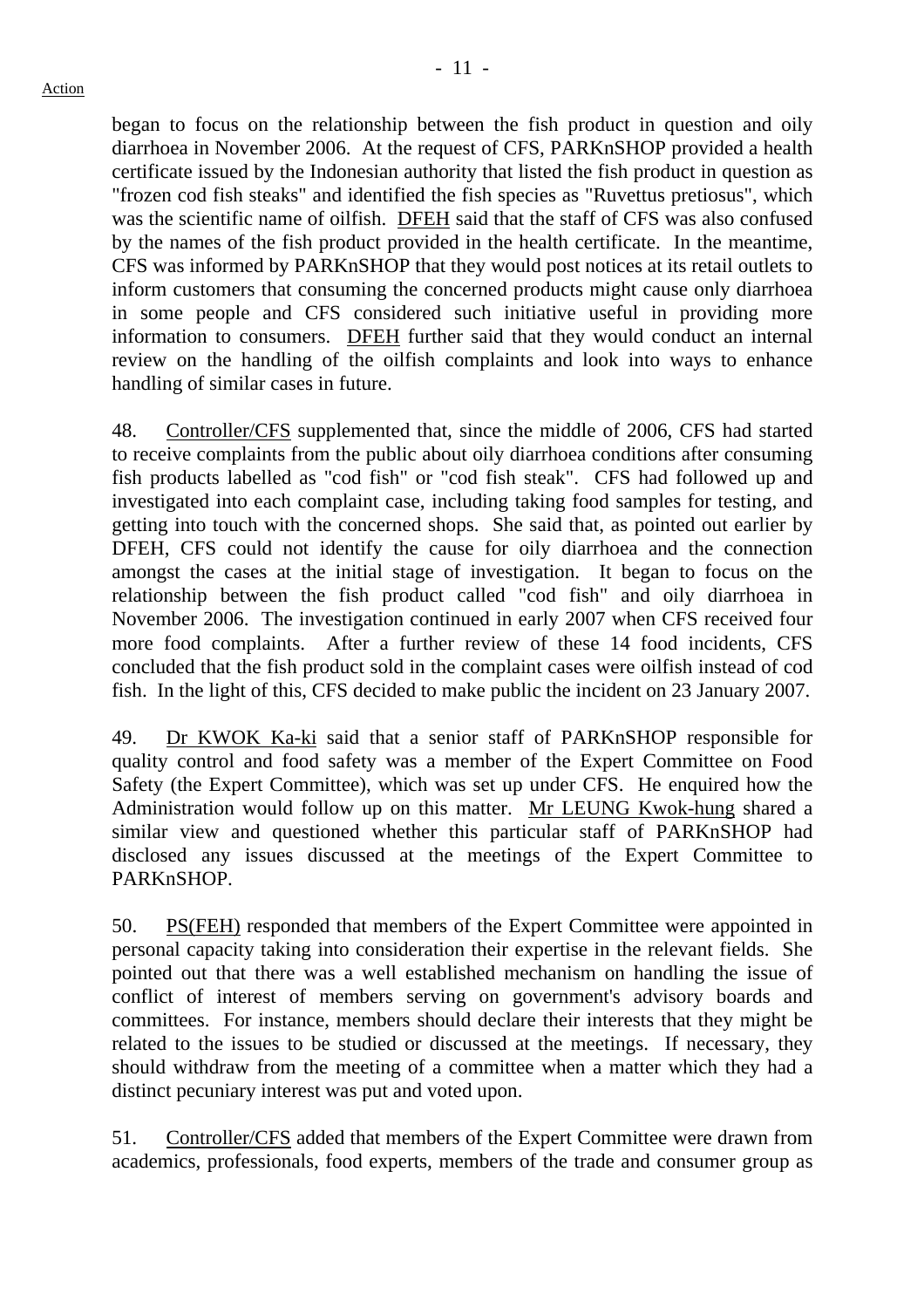well as experts from other fields and were appointed in personal capacity by the Secretary for Health, Welfare and Food on the basis of their expertise in the relevant fields. The purpose of setting up the Expert Committee was to advise DFEH on the formulation of food safety measures and the review of food safety standards.

52. The Deputy Chairman and Mr WONG Kwok-hing criticised that CFS always relied on the media reports to take actions and failed to perform its role in monitoring the safety of food products in Hong Kong. The Deputy Chairman said that, in the absence of any regulatory provisions empowering the Administration to order the importers, wholesalers and retailers to suspend the importation and sale of oilfish, it was not possible to put in place an effective control at origins of food products.

53. Mr WONG Yung-kan said that, pending the enactment of the relevant legislation to prohibit sale of unsafe food, importers could continue to import oilfish. He considered that the Administration should enhance its inspection and sample testing of frozen fish products to safeguard the public's health.

54. PS(FEH) explained that, under the existing legislation, fish and fish products were not subject to regulatory control. However, having regard to the recent food incidents related to fish products since the latter part of 2005 such as the discovery of malachite green and nitrofurans in aquatic products, the Administration planned to put in place a regulatory regime for aquatic products which would draw reference from the proposed regulatory control of imported poultry eggs. Under the proposed regulatory regime, all importers were required to register with CFS before importing fish and fish products and all the imported fish and fish products must be accompanied with health certificates. Distributors and retailers were required to keep all relevant documents to facilitate source tracing as and when necessary. When the registration system was put in place, all farmed and chilled aquatic products were required to be imported by registered importers, and accompanied by health certificates. Importing such products from unauthorised sources would be liable for prosecution after the relevant legislation came into operation.

55. On Mr WONG Yung-kan's comments, Controller/CFS said that CFS would continue to monitor food safety through the food surveillance programme. Under the programme which adopted a risk-based approach, inspection and testing of food samples were collected at the import, wholesale and retailing levels. CFS would also enhance its work on risk assessment and risk communication in future.

56. Mr Vincent FANG said that, in view of the absence of relevant legislation to prohibit the import of oilfish at present, he asked if the importers could import oilfish if it was clearly labelled as oilfish and an advisory on the health risk of the consumption of oilfish was printed on the package of oilfish.

57. PS(FEH) responded that, given that there was confusion over the names for cod fish and oilfish products, the Administration did not consider it appropriate nor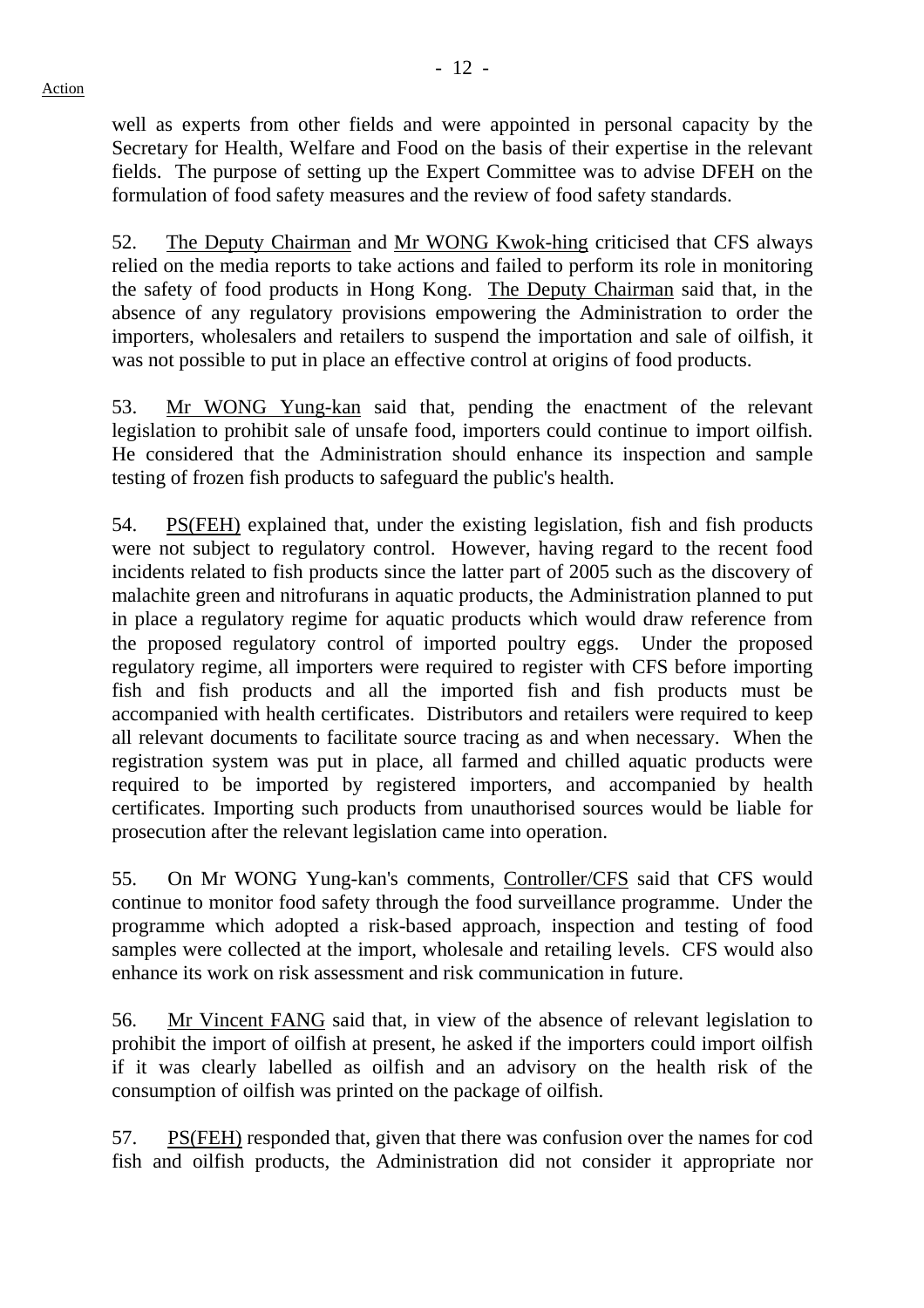#### Action

Admin

desirable to import, sell or consume oilfish at present. In the meantime, CFS would apprise the trade and the public of the information on oilfish and cod fish to facilitate the trade in correctly labelling their fish products and to enable consumer to make informed choices. Should the trade and the public were familiar with the product knowledge of oilfish including its health risk, the Administration would review, subject to the need, if it was desirable to have oilfish imported and put on sale in the market again. PS/FEH added that oilfish had been banned for some time in USA but the ban was lifted up when consumers were more familiar with the fish products and could make an informed choice.

58. Mr Andrew CHENG commented that most of the food incidents were revealed by non-governmental organisations, green groups or media. He wondered why CFS could not take proactive actions in this respect and enquired about the number of CFS's front line staff responsible for inspection of food products at the import, wholesale as well as retail levels and the number of inspection being conducted in a year.

59. Controller/CFS said that more than 60 000 food samples were collected at the import, wholesale and retailing levels for testing in a year. Apart from inspection and food sample testing, the staff of CFS also conducted regular inspections of food labels to enforce compliance with the food labelling requirements at retail outlets and about 50 000 food labels were inspected each year. She further said that CFS had allocated a large portion of its resources for recruiting front line staff and it was expected that most of the front line staff would report duty in February 2007. The Administration would provide to the Panel the number of CFS's front line staff appointed before February 2007 and after February 2007, and the percentage of front line staff in CFS's staff establishment.

# Labelling and naming of different types of fish

60. As regards the confusion about the naming of food products, Dr Joseph LEE asked whether CFS had a comprehensive list of food products currently on sale in the market that had been labelled in different names or were not fit for consumption; and if not, whether CFS would have the plan to work out the list and how long would it take to complete the work.

61. The Chairman also shared similar views with Dr LEE. He enquired whether CFS had a database of food products that were banned for sale in overseas countries or considered as not fit for consumption.

62. Controller/CFS said that CFS had taken efforts to enhance its risk communication and promulgation of risk information e.g. issuing and uploading risk briefs/alerts on its website, press releases and press briefings. In this connection, CFS would conduct more risk assessment studies and had deployed staff to monitor food incidents occurring overseas and in the Mainland through the websites of the relevant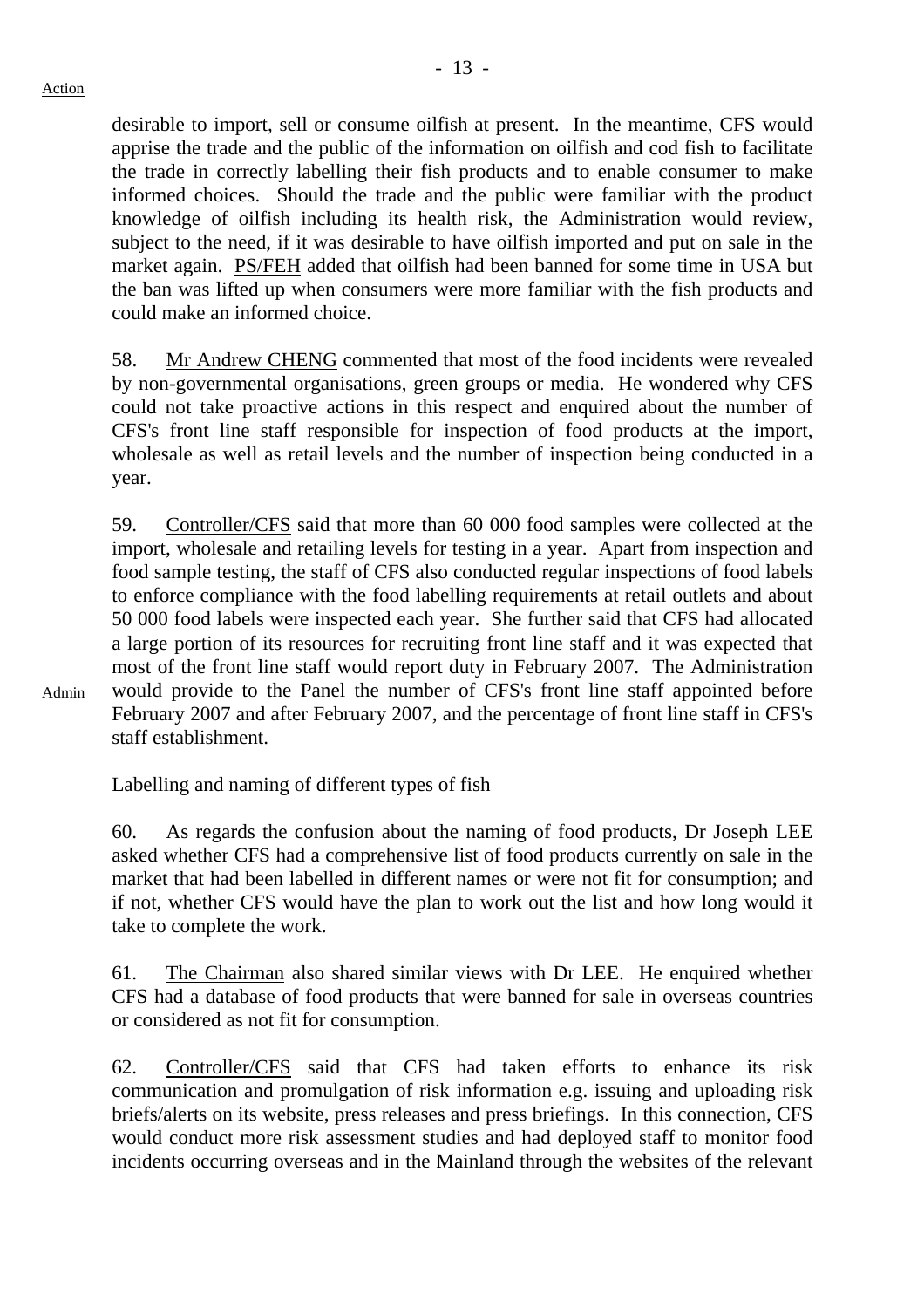authorities. However, given the vast number of food products available for sale in Hong Kong, CFS would accord priority of monitoring food products on a risk-based approach.

63. Citing the case of oilfish as an example, the Chairman enquired if CFS would verify the name of the food product as provided in the health certificate. Controller/CFS explained that, under the existing legislation, importers were not required to register or apply for permits before importing fish products and the imported fish products were not required to be accompanied with health certificates. She said that, when the legislation to regulate aquatic products came into force, aquatic products imported into Hong Kong must be accompanied with health certificates. Prior discussion and agreement between the Administration and the exporting authorities of aquatic products would be made in respect of the information to be provided in health certificates.

64. Given that there was confusion in different common names being given to the same type of fish, the Chairman said that he considered that the Administration should take the lead to collaborate with the trade to review the naming of different types of fish on sale in the market.

65. Controller/CFS said that CFS was arranging another meeting with the representatives of the trade including the importers, retailers, caterers and the Consumer Council to discuss this issue. CFS was considering setting up a working group to look into this issue. She stressed that the priority of work in this respect would be set according to the risk analysis principle.

66. In view of the Administration's responses, the Chairman said that the issue would be included into the agenda of the Panel's next regular meeting for discussion. He said that he hoped that, apart from cod fish and oilfish, other types of aquatic products would also be included in the review and classification work.

New legislation to prohibit sale of problem food

67. Mr WONG Kwok-hing enquired about the legislative timetable of introducing the new piece of legislation to prohibit sale of problem food and the measures to be implemented to tighten up the import control of aquatic products before the enactment of the relevant legislation to safeguard food safety.

68. PS(FEH) reiterated that the Administration had reached a consensus with the representatives of the trade including the importers, wholesalers, retailers and caterers and to suspend import and sale of oilfish and to stop using oilfish for catering purpose. With regard to the incidents of selling oilfish sushi and sashimi products labelled as "snowfish", PS(FEH) said that the supermarket chain stores concerned had removed the products from sale. On the legislative timetable of the new piece of legislation, PS(FEH) said that the Administration would consult the Panel and the relevant trades